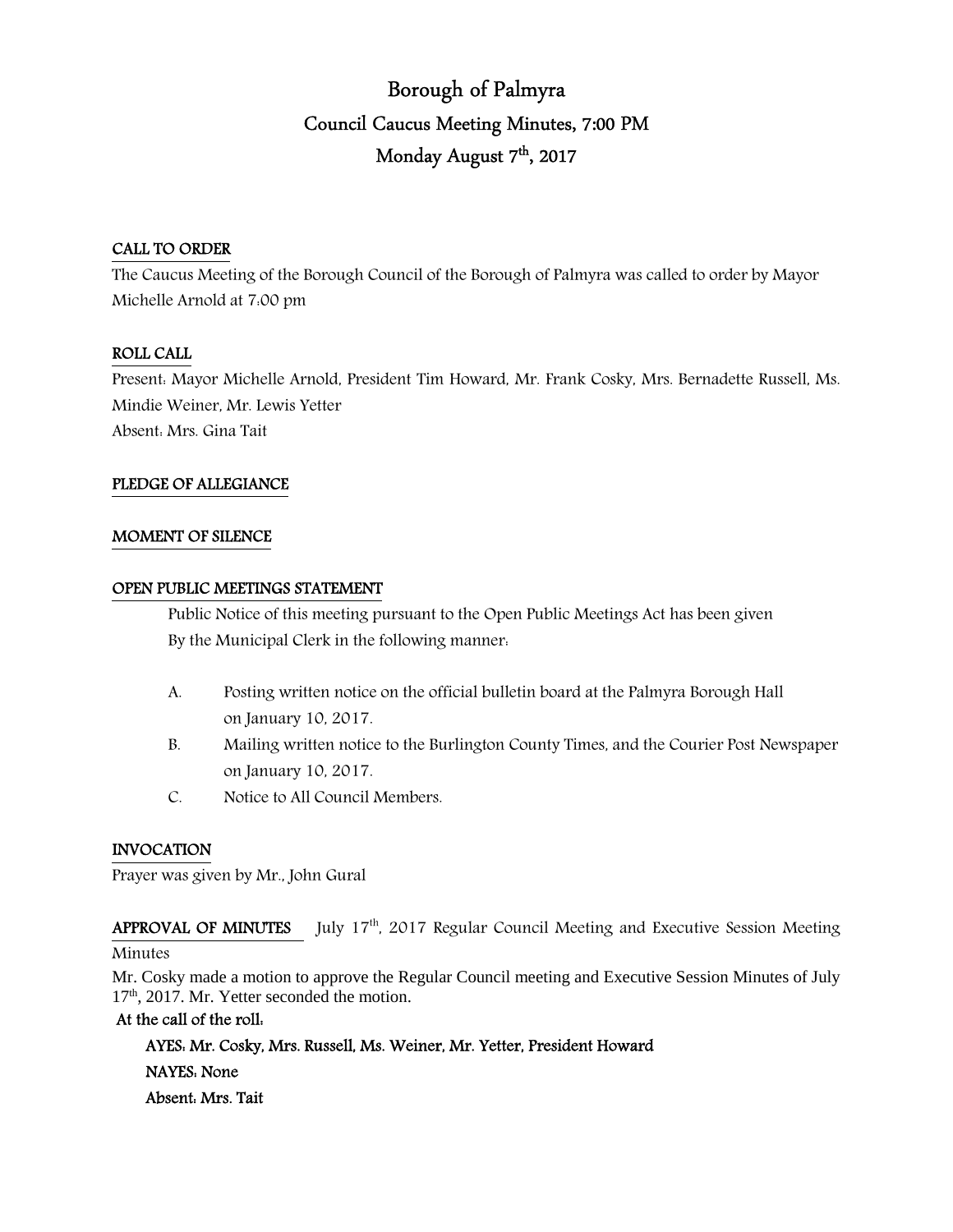#### **CORRESPONDENCE**

Mayor Arnold acknowledged a thank-you note received from the Walz Family.

Mayor Arnold then read a letter received from Jennifer Stonerod, of the N.J. Division of Criminal Justice indicating we would not be receiving the Detective Matthew L Tarentino of Community Policing Grant.

#### PROFESSIONAL UPDATES

William Kirchner, ERI- Mr. Kirchner indicated the six items he was asked to look into are as follows. Mr. Kirchner explained the various options of addressing the roadway and the cost associated with each option to eliminating the cracks along Temple Blvd. from Souder Street to Cinnaminson Avenue. In detail he went over each option from repairing and working on the joints only in the travel lanes to a complete reconstruction of the street. Mr. Gural asked for consent to contact the BC Bridge Commission to see if they would be willing to help with the costs. Borough Council agreed.

Mr. Kirchner also presented a proposal to the Mayor and Council to determine the appropriate traffic calming measures for Temple Boulevard. The cost to prepare the study is \$23,500.00, which could include a potential roundabout at Firth and Temple to help slow the traffic down.

Mr. Kirchner indicated several ways for the Borough to deal with the parking issues in the downtown area. Some suggestions were indicated in his July  $5<sup>th</sup>$  letter which could include parking kiosks in the municipal parking lot, to hiring SLEO 1 Officers. A SLEO 1 Officer does not carry a gun however can enforce parking issues. Mrs. Weiner indicated we may wish to consider parking permits. Mr. Gural indicated currently we are just bring information to council for them to consider.

Mr. Kirchner presented to Council for consideration, a proposal for the engineering design services for the intersection improvements to the un-signalized intersection of Virginia, Maryland and Oregon Avenues. The proposal cost is \$9,500.00.

Mr. Kirchner presented a proposal for engineering design services for Filmore Street Improvement Project, which encompasses Filmore Avenue between South Broad Street and Spring Garden Street, the cost \$3,000.00. Mr. Kirchner explained the estimate was based on completing this project in conjunction with the Orchard Avenue Project.

Mr. Kirchner indicated he spoke with Mr. Haines and they thought all the pothole work was complete, however pothole requests are still coming, so they will continue to address those requests as they come in.

Mr. Kirchner indicated emergency buttons were installed by Bevan at Borough Hall in the court office, tax office, finance office construction office and community center which alert the police department when activated.

Mr. Kirchner stated the last four thermostats in the community center will be added to the automated system at the cost of \$1,868.00. Mr. Kirchner also noted the additional electrical improvements in the concession stand are complete at the cost of \$4,950.00.

Mr. Kirchner indicated he was working with public works installing new stop signs at Charles Street and Park Avenue for the four way stop, the stripping will be completed as soon as the signs are installed. The project should be completed in the next two weeks before school starts. Additionally new stop signs or adjustment of existing stop signs will be completed at Spring Garden, Parry, 5<sup>th</sup> Streets and Morgan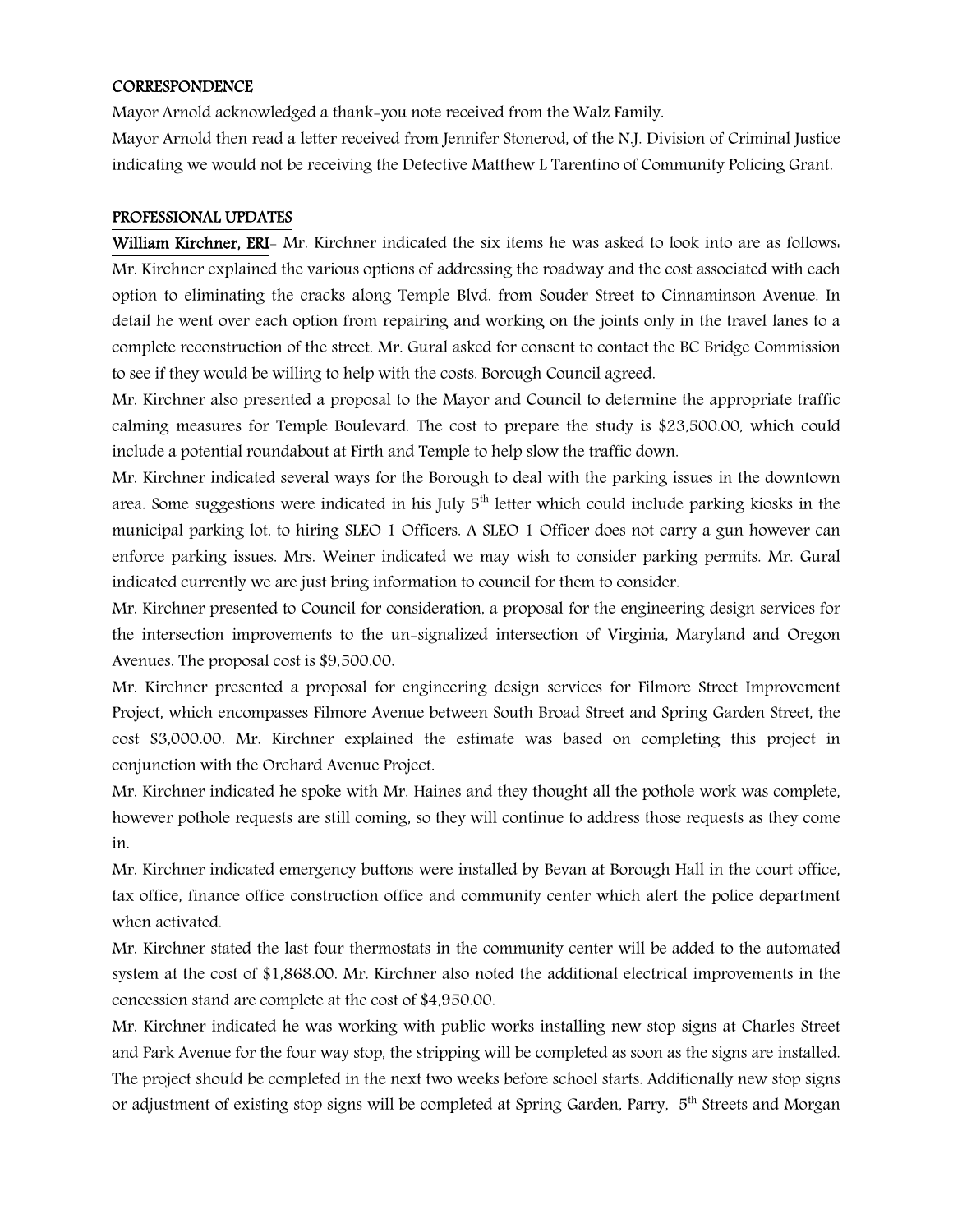Avenue, also at Morgan Avenue and 4<sup>th</sup> Street, Garfield Avenue and 4<sup>th</sup> Street, and Garfield Avenue and 5<sup>th</sup> Street, once completed the stop bars will be done.

Mrs. Russell inquired if crosswalks are installed when stop signs are installed. Mr. Kirchner stated no, crosswalks are usually only put in in high pedestrian traffic areas.

Mr. Kirchner stated he gave a pending draft report the Mr. Gural regarding main Harbour Drive.

Mr. Kirchner indicated he put together a proposal to fill in the gaps on roads which road work has to be completed by New Jersey American Water or PSE & Gas, as they are not required to repair what they did not disturb. There are three sets of proposals, to fill in the missing pieces of the work New Jersey American Water did on various streets, we are looking at about \$350,000.00; the work that PSE & G is doing on various streets is about \$136,000.00; and the remaining just to clean up is about \$145,000.00. Those estimates were presented to Mr. Gural so the Borough can decide how they wish to proceed.

Mr. Kirchner provided the proposals for Orchard Avenue and some additional information was received from Kerbeck which they are currently going thru.

Mr. Kirchner stated they received the proposals from South Jersey Turf for the work at the ballfield which he forwarded to Mr. Gural.

Mr. Kirchner indicated he received a letter from the EIT Loan indicating they have closed out our sewer plant upgrade project from an oversite perspective and our new sludge permit was issued today.

Ms. Weiner asked if the thermostat control would be set up with the new person. Mr. Gural indicated yes. Ms. Weiner also stated with the rain we have several areas which flood a lot, was he aware of that. Mr. Kirchner stated he was aware of it however no one has asked him to look into it, with that said there are some things that have been done to help with the drainage in that area. Some discussion was had regarding things that were done.

James Winckowski, CME –Mr. Winckowski indicated they are currently working on two projects, first the above ground storage tank project, which they are talking with the BCBC to determine how they want to help with this project. Mr. Winckowski, Mr. Gural and the CFO looked at the number of times the Borough has to go to Cinnaminson Township to fill up gas tanks every day and they concluded the cost savings to the Borough just regarding the trips associated with driving back and forth to Cinnaminson, about 9,000.00 miles per year, amounts to about \$25,000.00 per year, not to mention the loss in productivity and time spent out of the Borough.

Mr. Winckowski indicated proposals were submitted to the governing body from the vendor they are recommending for the project. Also submitted with the proposals are references from other communities in the area which have used them and also the scope of the work to be completed. Mr. Winckowski stated that the areas to be covered included all three floor of the Municipal Building, the Community Center, all the sport fields at Legion Field, tennis courts, the War Memorial, Ethel B Hardy Park and Palmyra Promenade. Mr. Winckowski stated the initial cost is about \$320,000.00, and there are other costs for maintenance, spare cards and operations that are recommended. Mr. Gural indicated we already have budgeted \$350,000.00 in capital funds and although the construction comes in at \$320,000.00 we would like to roll the soft costs into it also. Mr. Gural indicated he would be asking for an additional \$60,000.00 for the Capital budget so that we may complete the project, if council so desires. Ms. Weiner inquired, are there \$60,000.00 in soft costs. Mr. Gural indicated no the soft cost is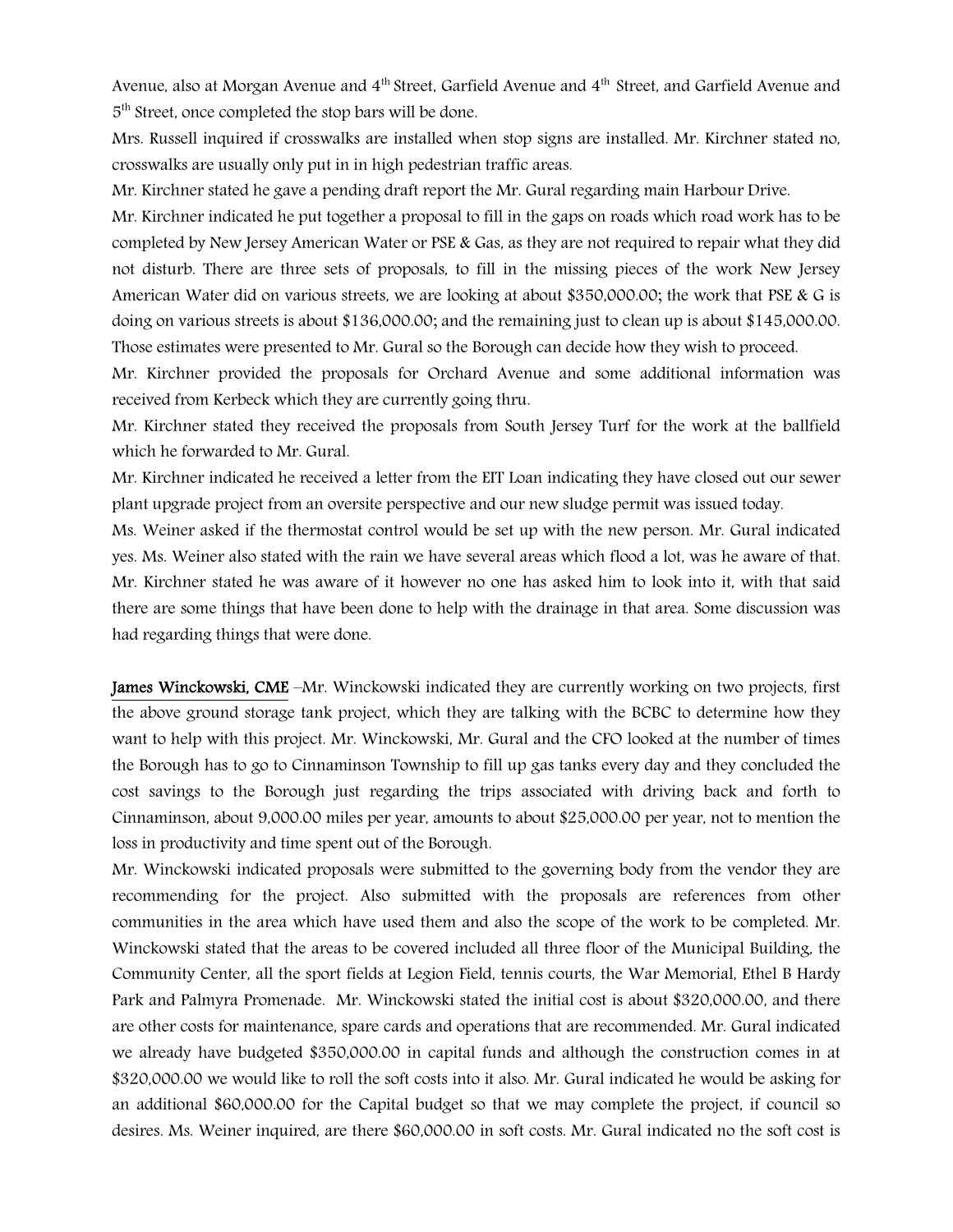\$20,000.00 however there is about \$32,000.00 in contingencies and a three year warranty and maintenance we would like to pay for up front. Ms. Weiner asked how long we had the current system. Mr. Gural indicated it is many different systems which do not interface with one another and were all installed at different times. After some discussion Mr. Yetter inquired if there was some sort of DRV which recorders all activities. Mr. Winckowski indicated the recorder will record for about 30 days. Ms. Russell inquired if it there was a chance to working with the schools. Chief Pearlman indicated no that is a totally different project.

Maser Consulting- Mr. Gural indicated the Palmyra Promenade project is due to be completed by week ending 8/21/2017. Mr. Gural indicated there is an opportunity for Council to have something engraved, for free, on six of the benches being installed, there are 10 benches total being installed however four benches were donated in the names of loved ones. Mr. Gural stated that if council wanted to have something engraved on the benches they needed to let him know tonight as he would have to let the company know in the morning so they could keep to their schedule. After some discussion Mayor Arnold suggested the name of the park, Ms. Weiner suggested the names of our various volunteer organizations. Mrs. Russell suggested we wait and, even if there is a cost, give us time to think about it, not rush to make a decision right now.

David Gerkens, CGP&H- Mr. Gerkens stated there were currently putting the application together for the ADA compliant issues along Harbour Drive. Mr. Gerkens also noted the application was being funded by the BCBC so there is no cost to the Borough of Palmyra. Mr. Gerkens indicated we applied for this grant last year and were not successful so we changed somethings in the application and hopefully it will be granted this year. Mr. Gerkens stated we are still waiting to hear regarding the application for the Grove/Bandshell. Mrs. Russell asked if there were plans for that project. Mr. Gerkens stated Mr. Gural had them. Mr. Gerkens also noted that the Borough's Master Plan is due for reexamination in 2018, which the State mandates be completed every ten years. Mr. Gerkens indicated he would keep council posted as to those proceedings.

Dominic Villecco, V-Comm., LLC – Mr. Villecco stated his company was retained to look at two cell tower projects. Mr. Villecco stated the first project was to see if there was room to place additional carriers on the tower for additional revenue and second of the two carriers on the tower ATT and Sprint, ATT's lease has expired, and they are currently on a month-by month agreement. Mr. Villecco indicated he was sure they would like a more permanent arrangement. Mr. Villecco stated he and Mr. Rosenberg, put together a bid package, to allow others with an interest to bid on the available space on the tower. Mr. Villecco also indicated the bid packet was written is a way so as, it could be used again if there were open space available on the tower in the future. Mr. Gural asked Mr. Rosenberg if a resolution was required to release the bid documents to the public. Mr. Rosenberg replied, "Yes". Mr. Gural indicated at the next meeting the resolution would be on the agenda for Council's consideration. Mr. Villecco stated he was also asked to look at the proposed site at public works to determine if it would be a good location for an additional tower. It was determined that there are some locations on public works grounds which will work. Mr. Villecco went over his report in detail with council and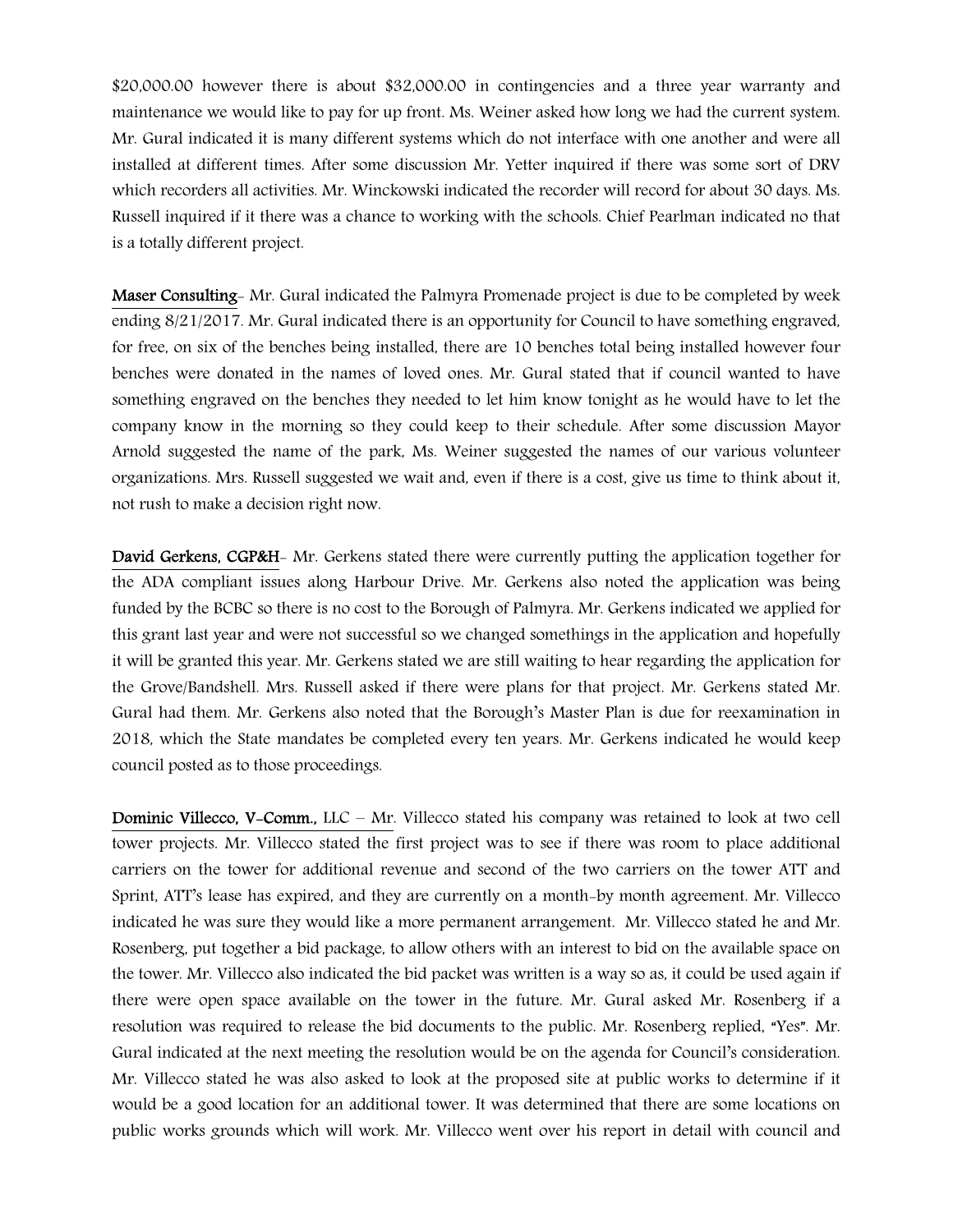indicated V-Comm. ran some coverage studies which determined that this is high density area, and the sewer plant area is a preferred tower location in our zoning ordinance. Mr. Villecco stated the sight plans could support all four carriers. After some additional discussion, Ms. Weiner asked how much does the average carrier pay for use on a tower. Mr. Villecco stated about 2,500.00 per month. Mayor Arnold inquired who would pay for the tower. Mr. Villecco went over a number of scenarios which could occur. After some additional discussion Council decided get the bids out for the existing tower, get that leased and to revisit the potential new tower in three or four months once they have had the opportunity to what the need is.

### PUBLIC PORTION

This public portion is for discussion on professional updates, resolutions and ordinances listed on the agenda. Please sign in and state your name and address for the record. Council will give all comments appropriate consideration. Each citizen will be allotted up to five (5) minutes to speak, in order to allow everyone an opportunity to ask questions and express their opinions or concerns. Please direct all comments to the Mayor. Each citizen may only speak once during each public portion.

Mrs. Russell made a motion to open the public portion, Mr. Cosky second the motion.

#### All members present voted in favor of the motion

No one from the public wishing to be heard, Mr. Yetter made a motion to close the public portion. President Howard seconded the motion.

#### All members present voted in favor of the motion.

#### RESOLUTIONS Consent Agenda

Resolution 2017-171 to Resolution 2017-174 will be enacted as a single motion, if any resolution needs additional discussion it will be removed from the consent agenda and voted on separately.

- Resolution 2017–171, Resolution Authorizing Adam Greenberg, Esquire To Foreclose Upon Various Tax Sale Certificates And/Or Liens Held by the Borough of Palmyra through an In REM Foreclosure Proceeding
- Resolution 2017–172, Resolution Extending the Grace Period For 2017 Third Quarter Property Taxes
- Resolution 2017–173, Resolution Authorizing Increases in the Salary for Chief of Police Scott Pearlman to  $$115,000.00$  effective September  $1<sup>st</sup>$ , 2017 and to  $$122,000.00$  effective January 1, 2018 and for Lieutenant of Police Meghan Campbell to \$104,000.00 Effective September 1st, 2017 and to  $$107,000.00$  effective January  $1<sup>st</sup>$ ,2018
- Resolution 2017-174, Resolution Amending Resolution 2016-52 Which Authorized the Cancellation of the Taxes for a Totally Disabled Veteran, Leonard Newton Located at Block 134 Lot 6 for Tax Year 2015 and Thereafter and Refunding Taxes Paid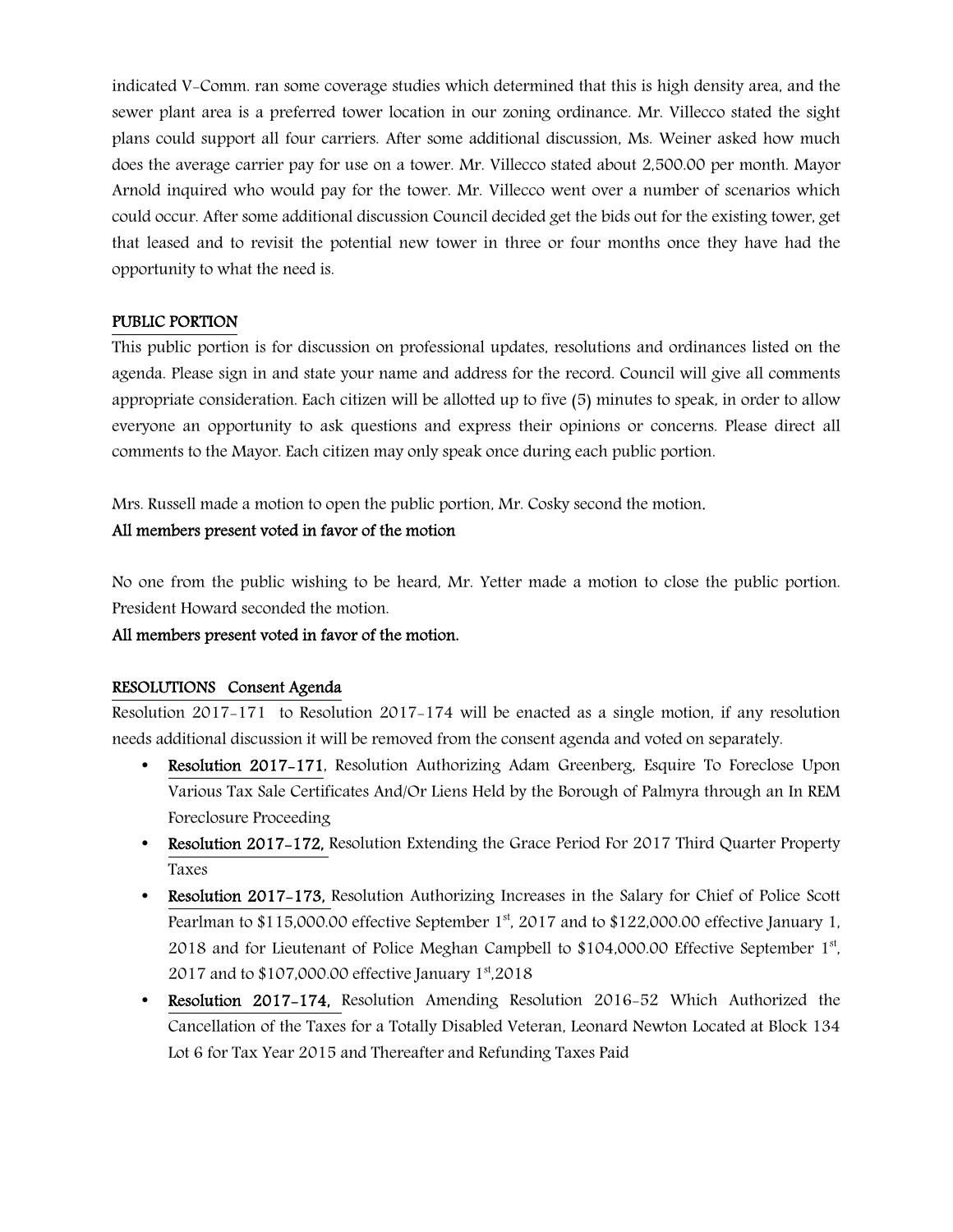Mrs. Russell requested Resolution 2017-171 and Resolution 2017-173 be removed from the consent agenda for additional discussion.

Mrs. Russell made a motion to approve Resolution 2017-172 and Resolution 2017-174. Mr. Cosky seconded the motion.

## At the call of the roll: AYES: Mr. Cosky, Mrs. Russell, Ms. Weiner, Mr. Yetter, President Howard NAYES: None

As requested by Mrs. Russell, Resolution 2017-171, Resolution Authorizing Adam Greenberg, Esquire to Foreclose upon Various Tax Sale Certificates and/or Liens Held by the Borough of Palmyra through an in REM Foreclosure Proceeding was removed from the consent agenda for additional discussion.

Mrs. Russell as for clarity as to what Mr. Greenberg was going to be doing. Mr. Rosenberg explained that the Borough holds annual tax sales, the goal of the tax sale is to sell any delinquent or outstanding taxes and or sewer payments which have not been paid. Mr. Rosenberg stated sometimes no one at tax sale bids on the outstanding certificates, therefore the Borough becomes the holder of the tax sale certificates. The Borough can, after holding the tax certificates for a period of six months, filing an in rem tax foreclosure, acquire ownership of the property. Mr. Rosenberg stated, the Tax collector has identified various properties which the Borough holds the tax sale certificates and this resolution will allow Mr. Greenberg to begin the foreclosure process so that Palmyra Borough can obtain ownership of these various parcels. After the Borough has obtained ownership, the Borough can decide how it wishes to move forward with the various properties. Ms. Weiner asked if there had been discussion about what to do with the properties once ownership is obtained. Mr. Gural indicated nothing had been decided, we are currently only seeking ownership. After some additional discussion. Mrs. Russell asked if we were only looking at the ones which were designated. Mr. Gural indicated we are only looking at the properties on the list which was given to council several months ago with pictures of each parcel.

Mrs. Russell made a motion to approve Resolution 2017-171. President Howard seconded the motion.

## At the call of the roll: AYES: Mr. Cosky, Mrs. Russell, Ms. Weiner, Mr. Yetter, President Howard NAYES: None

As requested by Mrs. Russell, Resolution 2017-173, Resolution Authorizing Increases in Salary for the Chief of Police Scott Pearlman to \$115,000.00 effective September 1st, 2017 and to \$122,000.00 effective January 1, 2018 and for Lieutenant of Police Meghan Campbell to \$104,000.00 Effective September  $1^{st}$ , 2017 and to \$107,000.00 effective January  $1^{st}$ , 2018 was removed from the consent agenda for additional discussion.

Mrs. Russell stated we had some discussion in our closed session at last meeting. We were given this request without any information or questions prior to that meeting. Mrs. Russell requested the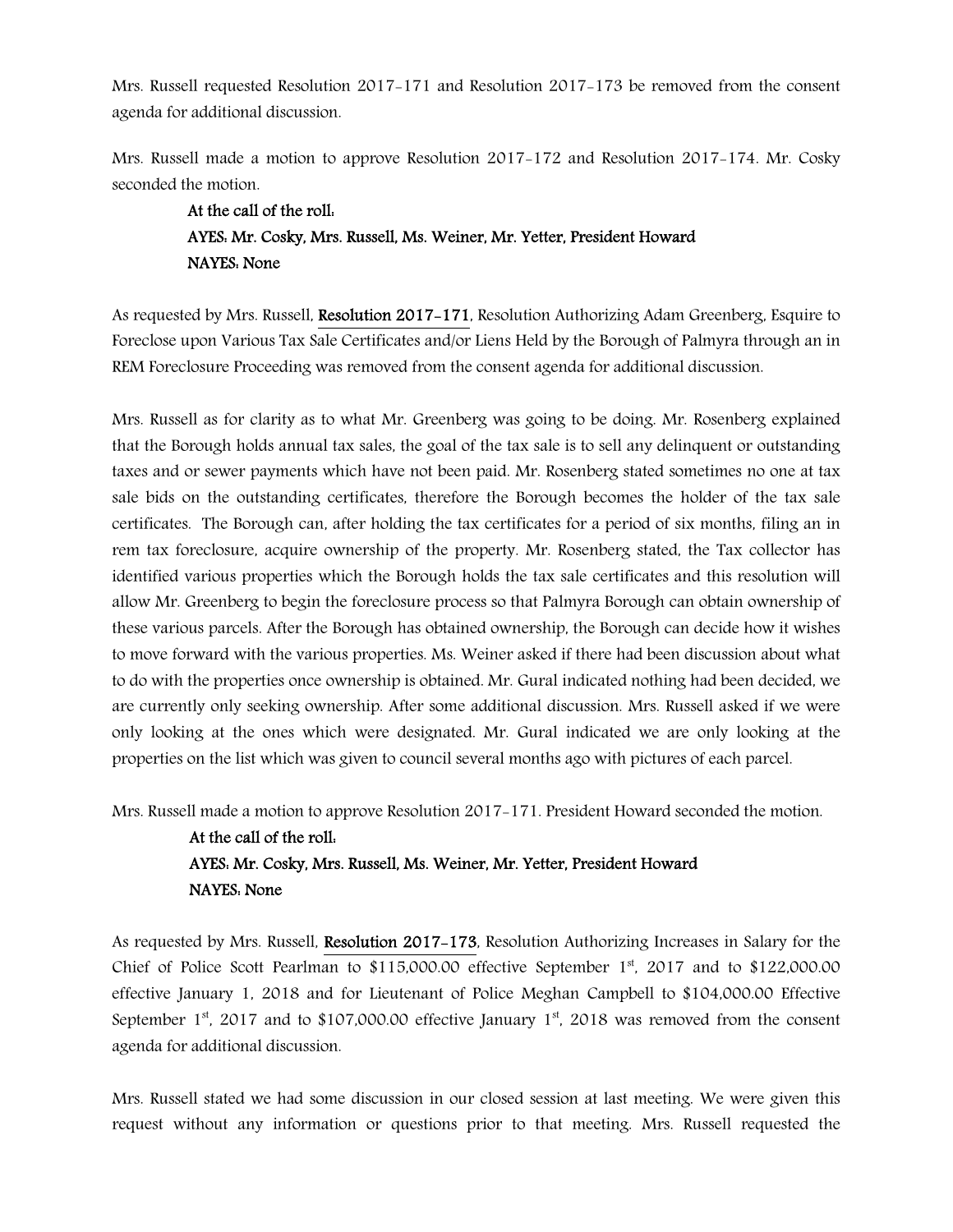resolution be pulled completely as, "we did not have a good conversation about this", "why was this not in the budget for the forthcoming year", "why is this occurring right on the shoestrings of negotiations". Mrs. Russell indicated she "was not comfortable making a decision at that (sic), straw vote decision that we were doing at that meeting without information". Mrs. Russell stated that just because we have the money doesn't mean we have to spend it. Mrs. Russell indicated she had concerns about this, and the way it was handled and presented to council. Mr. Cosky stated he thought this had been resolved at the last meeting when we spoke about it, as we had time to discuss it, everyone had an opportunity to voice their opinions and we came to a unanimous agreement. President Howard indicated that we did have a lengthy discussion on it however if someone has additional questions about it, this is not something which is trivial, so those questions should be answered, it is possible we missed some things during our discussion. Mrs. Russell indicated conversations were had during the public safety committee meeting regarding this, however none of that information was relayed to council prior to our closed session. Mr. Cosky asked what the prior salaries were. Mayor Arnold stated everything was done correctly, the employees were properly rice noticed prior to our meeting which then allowed us to speak with them and about their employment with the Borough. Ms. Weiner stated that her understanding was that information discussed in committee meetings is then brought to council for discussion. Ms. Weiner indicated some of council was not given any information about this matter and the first time they were hearing about it was at the closed session meeting. Mayor Arnold stated the matter could not be discussed openly among council until the proper rice notifications were made and directions was received from the employees being noticed. Mrs. Weiner indicated that while it was discussed in length she felt like there was a little pressure to make a decision at that moment. After much discussion, Mr. Rosenberg indicated the procedure in which this was handled in his legal opinion was done correctly and in compliance with the law. Mr. Rosenberg also stated that if the governing body wished to have additional discussion regarding this matter that it could not be tonight as those affected employees must be rice noticed again. After some additional discussion council decided to table the resolution for additional discussion at another time.

Mrs. Russell made a motion to approve Resolution 2017–175, A Resolution to withdraw Resolution 2017-173. President Howard seconded the motion.

> At the call of the roll: AYES: Mrs. Russell, Ms. Weiner, President Howard NAYES: Mr. Cosky, Mr. Yetter

#### Resolution 2017-173 was withdrawn from consideration.

#### MOTION FOR APPROVAL

Motion for Approval of Bingo License for Independence Fire Co #1 for Coach Bag Bingo on September 24<sup>th</sup>, 2017.

Mrs. Russell made a motion to approve the Bingo License for Independence Fire Co #1's Coach Bag Bingo on September 24<sup>th</sup>, 2017. Mr. Cosky seconded the motion.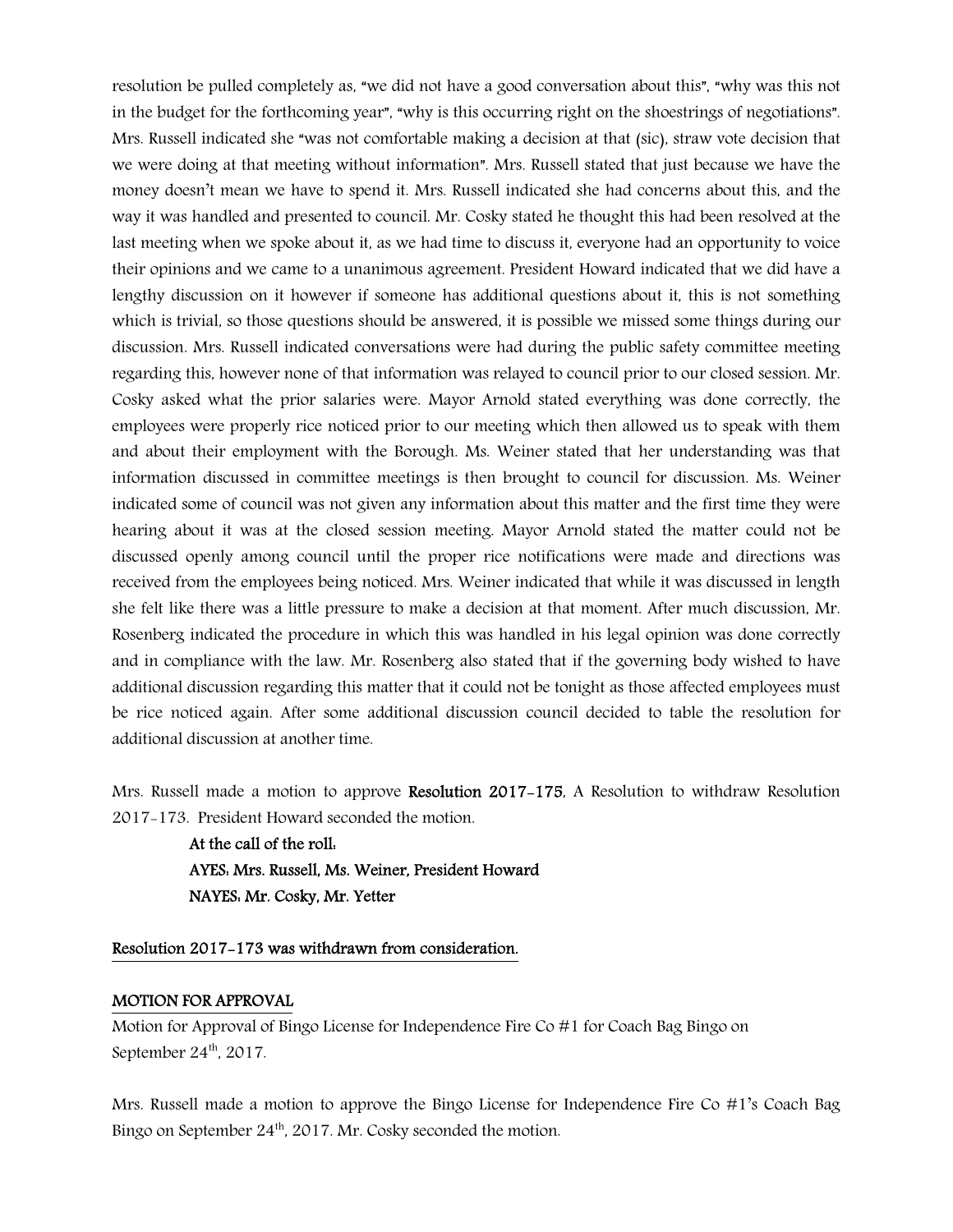At the call of the roll: AYES: Mr. Cosky, Mrs. Russell, Ms. Weiner, Mr. Yetter, President Howard NAYES: None

#### COMMUNITY SPOTLIGHT

Mayor Arnold stated National Night Out was rained out however plans are being made to hold a mini night out so book bags and some other items we had for National Night Out can be distributed. Mayor Arnold thanked Chief Pearlman and the Police Department for all their hard work.

Ms. Weiner indicated that the Burlington County Times subscribers have voted the Palmyra Halloween Parade as "One of the Best 2017".

Mayor Arnold also indicated the following events will be taking place on the following dates: PHSFEE will be hosting A Casino Night on September 9<sup>th</sup>, 2017 at Sacred Heart in Riverton,

The Independence Fire Company will be hosting a Designer Bag BINGO on September  $24^{\text{th}}$ , 2017 at the Fire House and Free Mammograms for Burlington and Camden County residents is being held at Virtua in Burlington and Camden counties.

Shawn Toner Vice-President of PHSFEE, Palmyra High School Foundation for Educational Excellence thanked Borough Council for their past support and again noted the Casino Night was being held on September 9<sup>th</sup>, 2017 at Sacred Heart Church in Riverton and the tickets are \$60.00 each, additionally we will be having a 50/50 and anyone wishing to sponsor a table can contact him and he will help them with that.

#### DISCUSSION ITEMS

Mr. Gural stated the capital improvement ordinance will be introduced at our August  $21<sup>st</sup>$ , 2017 meeting with public hearing and final adoption at the September 18<sup>th</sup>, 2017 meeting. Twenty days after advertisement of the final adoption, we will be able to begin making those purchases. Mr. Gural indicated there are a couple of new things that were not anticipated when we prepared the Capital Budget which we previously discussed that will be included in the amendment to the capital budget. They included the steam roller and the saw for Public works to complete pothole repairs about \$50,000.00 and \$60,000.00 to add to the installation of security system/cameras in Borough Hall Project. Mr. Gural stated that even if we included these and any item in the Capital Ordinance Budget does not mean we will be doing those projects. Everything when the time comes, will still have to be authorized by Borough Council before we proceed forward. The total for the Capital Budget for 2017 is \$1,909,000.00 which includes the purchase of the ladder fire truck. This requires a 5% down payment, of \$95,450.00, which is already included in the Capital Improvement Fund balance. Mr. Gural explained bond anticipation notes (BANS) and how the process works, indicating that the capital ordinance allows the CFO to borrow the funds needed however the funds will not be borrowed until we have decided to move forward with a specific project which would require us to have the funds available. Some additional discussion was had regarding the current projects and potentially adding various other things. Mr. Yetter asked if this ordinance included the Public Road pump station. Mr.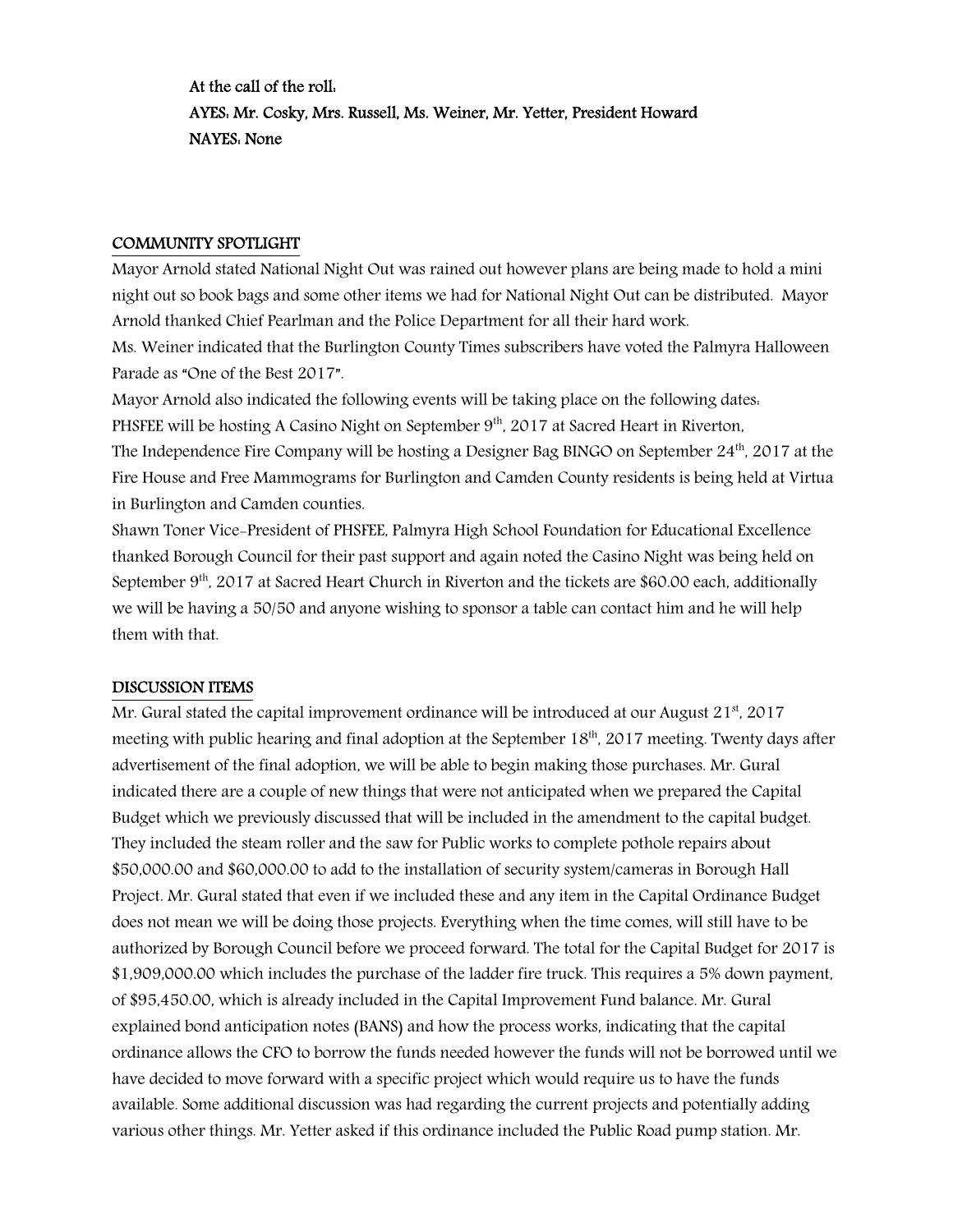Gural indicated yes in 2018. Ms. Weiner asked if the road improvement projects Mr. Kirchner spoke about earlier was included in this ordinance, Mr. Gural indicated yes. Mrs. Russell inquired if this was the time to included furniture for the farmer's market/summer concerts. Mr. Gural indicated yes now would be the time, after some discussion, Ms. Russell stated it would not be added now but she will do some research and bring it back to council at a later time.

Mr. Gural indicated, Chief Pearlman is working with the Bridge Commission regarding the signage on Temple Blvd. and Souder Street, Market and Souder Streets and on Rt. #73 regarding truck restrictions and speed limits. Mr. Gural stated that the parking enforcement issue and the SLEO 1 will remain as a discussion item as we gather more information. President Howard asked if the code enforcement person could become a SELO 1 and be able to additionally handle parking enforcement. Mr. Gural indicated he would see if that was possible.

Mr. Rosenberg submitted a package to the governing body regarding the vacant property ordinance and the abandoned property ordinance we introduced at last meeting and indicated to council that perhaps until everyone had had a chance to review it and the governing body had a chance to have a discussion regarding it, perhaps we should table the ordinances until that discussion was had. Mr. Rosenberg indicated perhaps a special work session should be held to work on the details of the ordinances. After some additional discussion, Mr. Gural stated he will coordinate a special meeting for discussion of both vacant and abandoned property ordinances. Mr. Gural and Mr. Rosenberg indicated ordinance 2017- 07 amending the regulation of vacant/abandoned property and Ordinance 2047-08 establishing an abandoned property list will be withdrawn and no public hearing will be held on August  $21^{st}$ , 2017. Mr. Gural notified the governing body that at 6.30 pm on August  $21<sup>st</sup>$ , 2017 before our Regular council meeting a public hearing will be held for New Jersey Small Cities Public Facilities Program Grant. Mr. Gural stated that in order to maintain our compliance with FEMA we are required to update our Flood Damage Prevention Ordinance. Our Ordinance was last updated in 2009, Ms. Kilmer has prepared the updated version of our Flood Prevention Ordinance and it will be introduced at out next regular council meeting.

Mr. Gural stated that CGP&H will be submitting a proposal for the housing inspections both CO and rental, which they performed for the Borough before, and which Mrs. Kilmer has currently been completing. Due to the work load and other responsibilities which Mrs. Kilmer has, we are trying to lessen to load and come to some agreement which will be mutually beneficial to all concerned. Mr. Gural indicated he would have more information at the next meeting. (It should be noted, that Mayor Arnold left the room at 9:32 pm and returned at 9:36) Mr. Rosenberg inquired if that proposal should go out to bid. Mr. Gural indicated they are already one of our approved vendors, and we are only seeking proposals at this point.

Mr. Gural stated that the agreement for the Burlington County Energy Aggregation Program was renewed for an additional two year period. Mr. Gural explained the due to the Burlington County Freeholders last minute renewal request July  $25<sup>th</sup>$ , which needed to be completed before the end of week and Council not having a scheduled meeting during that time the extension was signed, to allow the Borough residents the opportunity to continue to participate in the program. If the extension was not completed our Borough residents would not be able to participate. The original ordinance allowed the Mayor to execute all documents to advance the program, so the extension papers were executed and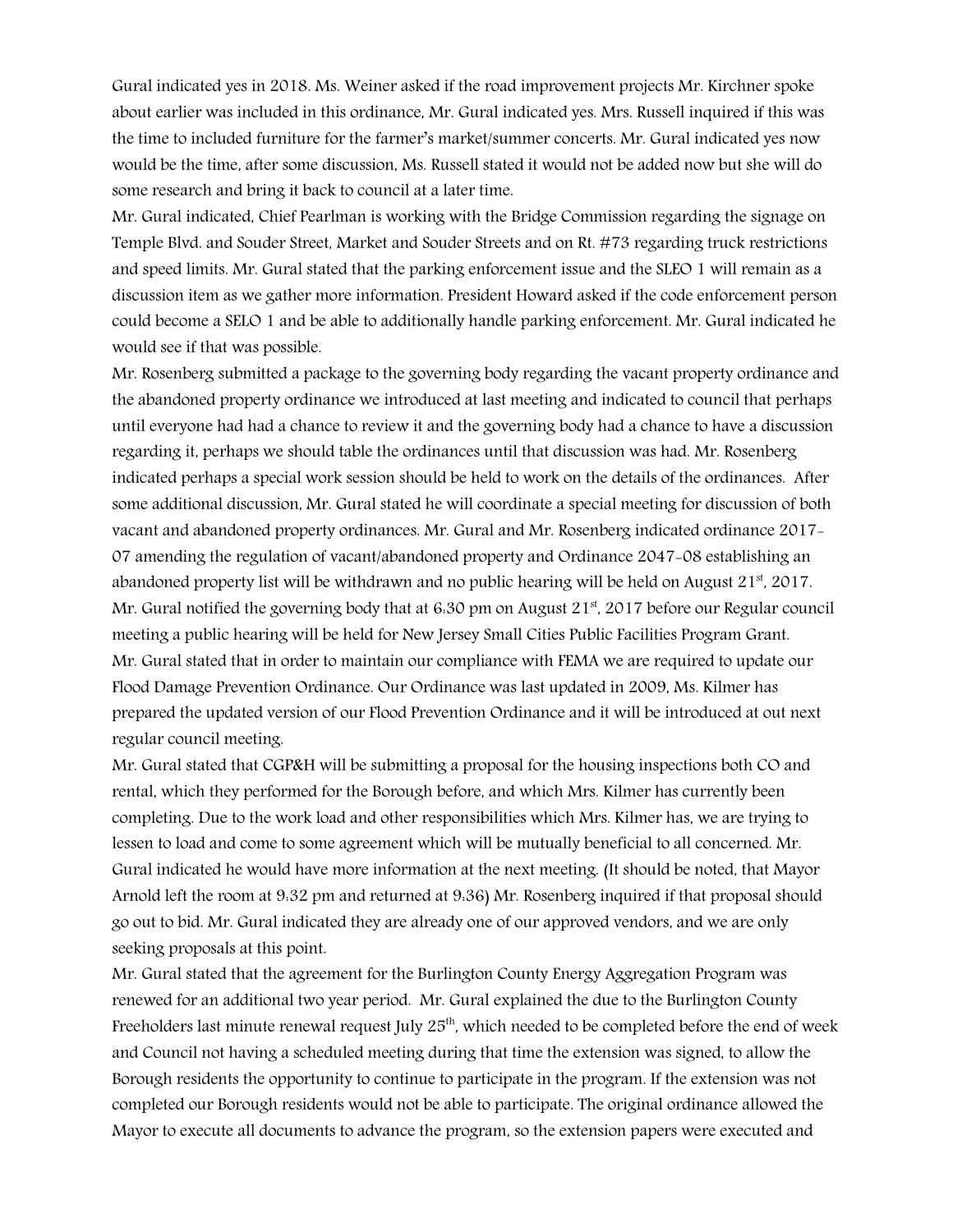returned to the Burlington County Freeholders. Mr. Rosenberg indicated that Borough Council should adopt a resolution indicating retroactively the approval of the Mayor and Administrator's decision to extend the term of the Energy Aggregation Program. Mr. Gural stated all the provisions remain the same except this time there is a guaranteed savings of 3% over P S E & G. Additional discussion was had. President Howard made a motion to approve Resolution 2017–176, Resolution to extend the Energy Aggregation Program for an additional two year period, retroactive to July 28th, 2017. Mrs. Russell seconded the motion.

## At the call of the roll: AYES: Mr. Cosky, Mrs. Russell, Ms. Weiner, Mr. Yetter, President Howard NAYES: None

Mr. Gural notified Borough Council that we received a donation request from the Halloween Parade Committee, he further noted that all the required information has been submitted and the request will appear on the bill list next month.

Mayor Arnold stated she has again received a scholarship for the National Foundation for Women's Legislators Conference in Minneapolis, Minnesota from November  $14^{\text{th}}$ , 2017 thru November  $18^{\text{th}}$ , 2017.

Mr. Gural indicated we have several volunteers for various projects and wanted to make sure they were cover in the event someone was unfortunately hurt volunteering for any various Borough sponsored program. Mr. Gural stated he had obtain quotes, and with Council approval, would purchase the policy to cover volunteers working on behalf of the Borough of Palmyra. The cost for the insurance is about \$400.00 per year which pays their co-pay and deductibles should they get hurt while volunteering on Borough events. They would still use their primary insurance but this would cover any deductibles which they might have to pay. Mr. Gural also noted that should someone not have insurance this would become their primary insurance. Mayor Arnold indicated that volunteer names should be submitted prior to the event, and additional information would be forthcoming as to how it should be handled. Mayor Arnold indicated she and Chief Pearlman are working on the back pack giveaway program. Office Depot and The National Foundation for Women's Legislators are donating 150 back packs for the event. Additional information will follow.

Mr. Gural stated the Borough received a subordination request from a resident regarding their mortgage loan refinance. The appraised value of the home is 110,000.00 and they wish to refinance \$86,250.00, the Borough of Palmyra Rehab lien is \$10,000.00, so the total of the liens would equate to 88% LTV. Our policy indicates it should not exceed 80%. Mr. Rosenberg indicated this approval would jeopardize our Rehabilitation lien, as if a foreclosure situation came to be, those funds which came from a RCA fund, the sending municipality could lose that COAH credit, which the municipality would have to replace. The funds to replace that credit would come from the pockets of the tax payers. Mr. Rosenberg stated the subordination request does not meet the terms of a subordination agreement that he could recommend. Ms. Weiner stated she was unaware of how the policy read however knew of situations where the homeowners could not refinance to get better rates because the Borough would not subordinate their lien. Mr. Rosenberg stated it has to do with the amount the individual is seeking to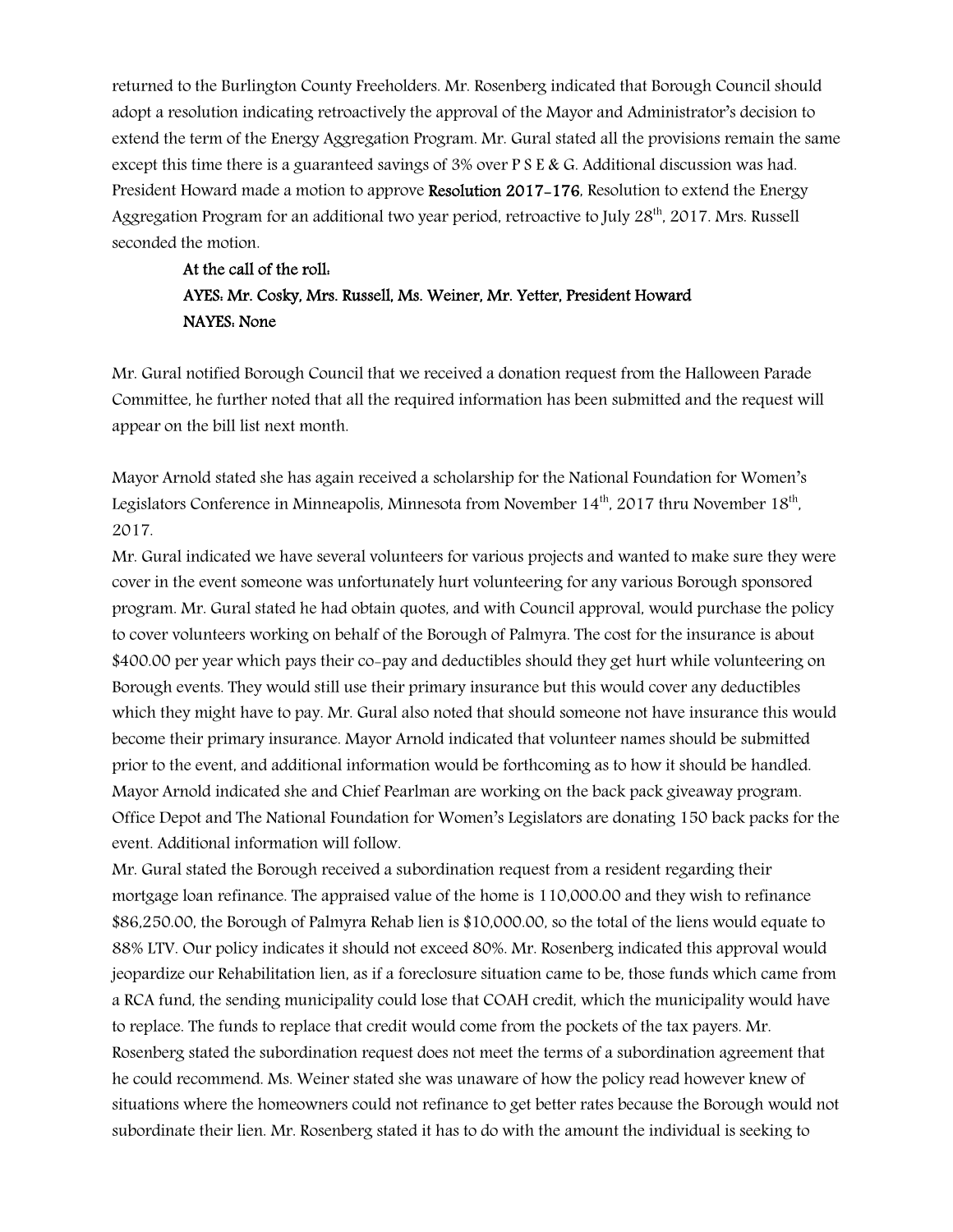refinancing. Mr. Yetter indicated if there is less equity in the property we could stand a chance on losing our money. Mr. Cosky stated we don't want to subordinate if there is a good chance we could lose money. Mr. Gural indicated the program forgives half of the original loan amount after 10 years, the other half is due and payable upon a title change/ sale of property. Mayor Arnold indicated the home has an enormous amount of equity which they are completely drawing out and leaving the Borough exposed. Mayor Arnold stated you have to wonder why they are taking out that much cash, are they going to sell the property or put a tenant into the property, our responsibility lies with the residents and taxpayers of Palmyra. Mr. Cosky inquired if they would be interested in taking a lesser amount to keep it in line with our policy at the 80% LTV. Mayor Arnold inquired if the property was owner occupied. Mr. Gural replied yes and there is no intention of making it a rental. After some additional discussion, Mr. Gural indicated he would speak with the homeowner and see if he would be willing to bring the amount into an 80% LTV.

Mr. Gural stated Burlington County JIF has an EPL Helpline/Attorney consultation service which is available for our use. Mr. Gural indicated he is the first contact, however we need to appoint an alternate contact person by resolution. As Chief Pearlman is the alternate fund commissioner we would recommend he be appointed as this alternate contact person also, a resolution will be on the agenda at the next meeting for your consideration.

Mr. Gural indicated Westlaw Legal is a people map finder service and gives us the ability to locate property owners, banks and things of that nature. Mr. Gural indicated it is his intention to purchase that service. Ms. Weiner asked how much the service was. Mr. Gural indicated about \$6,000.00 a year. Ms. Weiner asked if it finds cell phones, Mr. Gural indicated yes.

Mr. Gural indicated the new tax rate is 3.77% up .74 cent and 2% over last year. The School Board received an additional 50 plus thousand which they choose to include in their budget. Mr. Gural notified Borough Council that Hardenberg Insurance will be doing a presentation next month on safety.

Mr. Gural also notified Borough Council that the New Jersey League of Municipalities will be hosting its annual convention November  $14<sup>th</sup>$ , 2017 thru November  $16<sup>th</sup>$ , 2017. Please notify Ms. Jackson if you intend to attend and if you will be needing hotel accommodations. Please do it as soon as possible. Mr. Gural said Rick Dreby is again serving as acting code enforcement officer for another month. Me. Gural stated everyone was given copies of the master plan and the two updated documents, please send all recommendations to Mr. Gural and remember, this is not our decision to make, we can only make recommendations which the land use board may or may not consider.

Mr. Gural stated earlier this evening we discussed Maryland, Virginia and Oregon Avenues and at the next meeting they will be a resolution on the agenda for your consideration regarding those improvements.

Mr. Gural indicated we will be sending the Palmyra Police Association a letter requesting that we being to set meetings next month regarding the contract negotiations.

Ms. Weiner indicated she had spoken with two different artist, one regarding the actual painting of the mural who would be providing a sketch so that council could have some sort of visual and another artist from Riverton and has done a couple of murals there. Mr. Weiner indicated they are taking about prices and she would get back to council when she hears from them. Additional discussion was had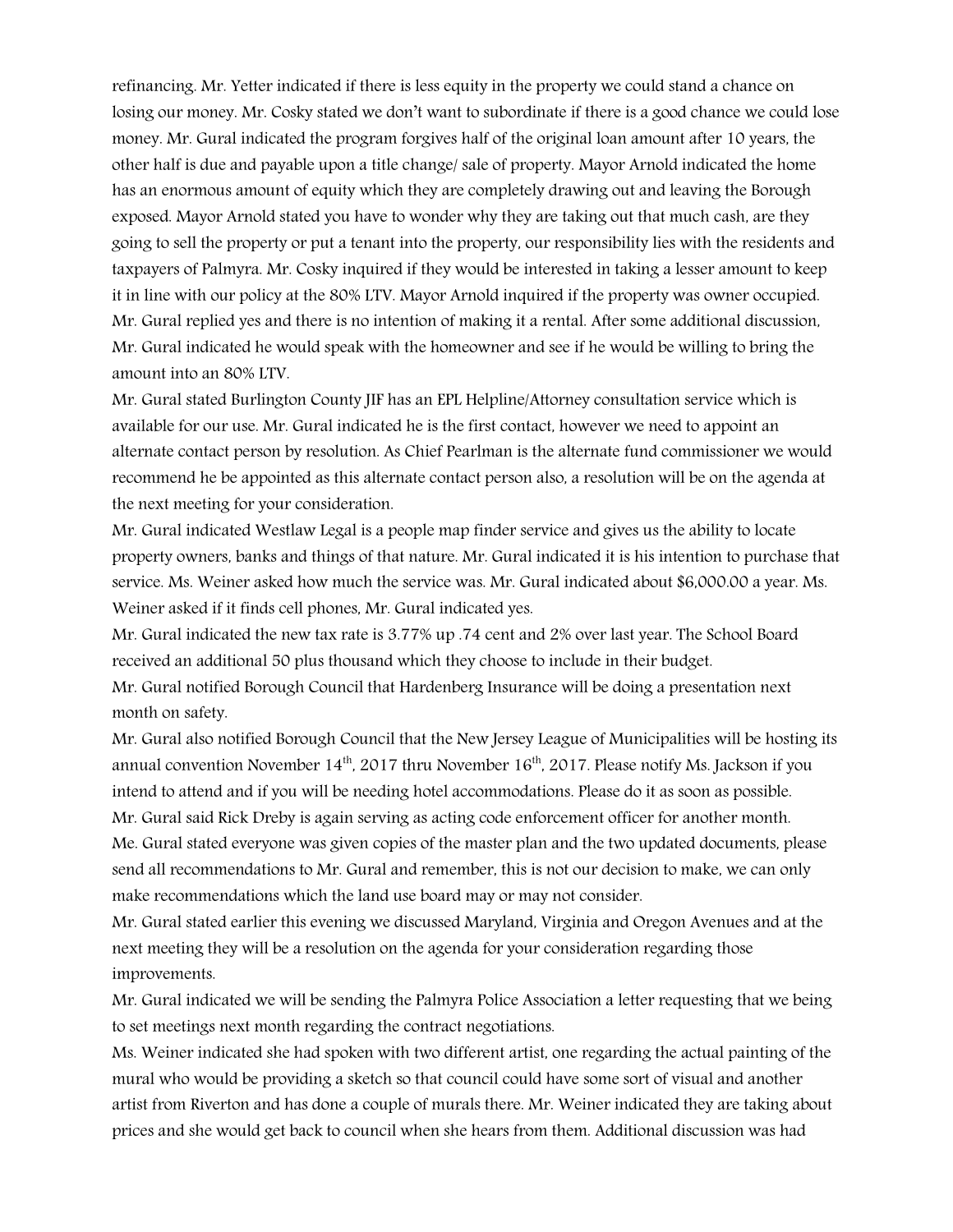regarding preparation of the wall and the traffic in that area. Mayor Arnold stated she was obtaining two quotes for the wrap, and asked Ms. Weiner to send her the information which she has. Mayor Arnold indicated more information will be forthcoming at our next meeting.

Mr. Rosenberg stated the Fillit Litigation would have to be talked about in closed session.

Mr. Gural stated we need to schedule some significate time to talk about the Orchard Avenue and Filmore Streets in regards to vacation of the streets, there is a lot of material to review and that needs to take place in closed session.

#### ADMINISTRATOR REPORT

Mayor Arnold indicated the Town Wide Yard sale will be held on September  $23<sup>rd</sup>$ , 2017. Mr., Gural stated there are a couple of minor amendments which need to be made to the salary resolution, which will appear on an upcoming agenda for your consideration.

Mr. Gural indicated that Palmyra Holdings has paid the monies however has not picked-up nor paid for the permits which have been waiting, additionally no inspections have been scheduled or completed. Mr. Gural asked Mr. Rosenberg to notify them accordingly.

Mr. Gural stated that the Tri-Boro Cert Agreement, is complete. The term is for 5 years and all original papers have been signed by all parties and returned to the Borough of Palmyra.

Mr. Gural indicated Mr. Rosenberg has reach a settlement agreement on the Borough's behalf, with Spurs Capital regarding 34 Pear Street. Spurs Capital has agreed to pay \$10,000.00 and the Mayor of Borough of Palmyra will discharge the mortgage. Mr. Rosenberg indicated that the agreement should be done by resolution.

Mrs. Russell made a motion to approve resolution 2017-177 A Resolution to approve a settlement agreement between Spurs Capital and the Borough of Palmyra, where Spurs Capital will pay the Borough of Palmyra the sum of \$10,000.00 and the Borough will discharge the Palmyra Rehabilitation Lien against the property. Mr. Cosky seconded the motion.

#### At the call of the roll:

## AYES: Mr. Cosky, Mrs. Russell, Ms. Weiner, Mr. Yetter, President Howard NAYES: None

Mr. Gural stated we have an amendment to Ordinance 2016-19 Regulating Towing and Towing Operators in the Borough of Palmyra. The amendment allows for free towing of Borough vehicles and vehicles the Borough Police Department is having impounded. Mr. Gural stated it should be ready for next meeting.

Mr. Gural indicated the Habitat for Humanity's Land Use Board application was approved, however we have still not signed the agreement of sale.

Mr. Gural stated he recently received a complaint about the time that it is taking for the Riverfront Drive sinkhole to be completely repaired. Mr. Gural informed Borough Council that on Friday he received a letter from the property manager Anthony Sorrentino that the project is complete and the road is open for traffic and the drainage pipes underneath have been slip lined and are completely opened. All this was done at their own cost and they have reimbursed the Borough for all the repairs we completed earlier.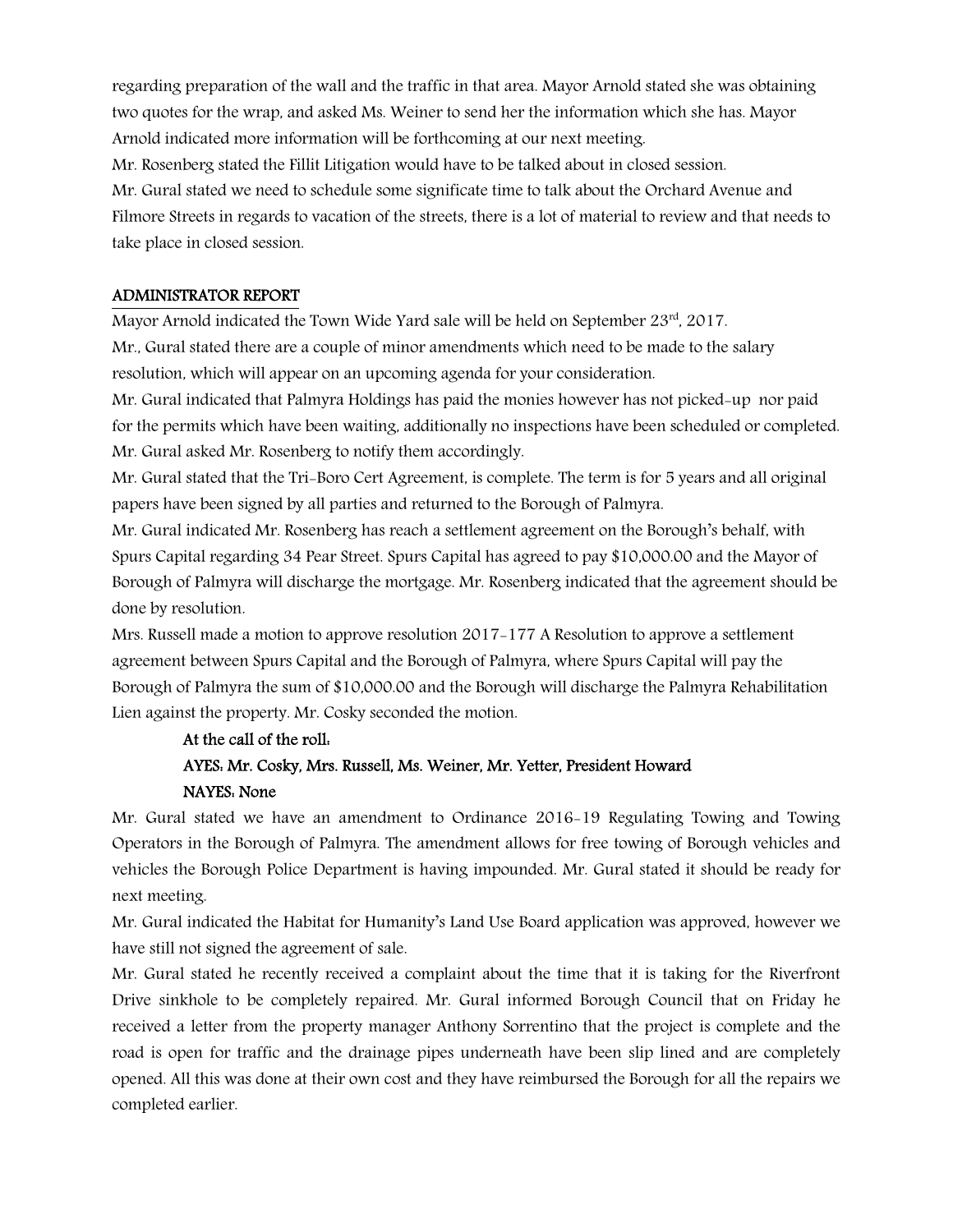Mr. Gural indicated new signs regarding littering are being completed and as soon as we purchase new receptacles for our parks they will all be installed. Ms. Weiner inquired if the receptacles were for the downtown area as well. Mr. Gural stated the ones we are currently purchasing are only for the parks.

Mr. Gural noted that the Shade Tree bids have been returned and the winner of the bid was Eastern Environmental, LLC. Mr. Rosenberg is currently looking over the bids for completeness and compliance and the resolution to award the contract will be on the agenda at next month's meeting for council consideration.

Mr. Gural notified Borough Council that the 2017 Municipal Best Practices is in; it only has 25 questions this year and we must score a certain level to be eligible for 100% of our state aid. The questionnaire is due back by October  $20<sup>th</sup>$ , 2017. Mr. Gural indicated we would probably hold our public hearing at the meeting the week before October  $16<sup>th</sup>$ , or November  $6<sup>th</sup>$ , 2017.

Mr. Gural asked Chief Pearlman to speak about the Safe and Secure Grants. Chief Pearlman stated we lost the Safe and Secured grant in 2010 however after four years we were able to get it back and the State just paid us for 2014 \$39,485.00, all the paper work has been submitted for 2015/2016 fiscal year which we should be receiving it in 30 to 60 days and Chief Pearlman indicated he is working on the paper work for fiscal year 2016/2017 which will close out last year and we will be up to date. This should add another \$79,000.00 to surplus. Mayor Arnold thanked the Chief for all his work and effort in getting the grants back.

#### COMMITTEE REPORTS

Mayor Arnold indicated there was no Palmyra Harbour Condo Association meeting this month. Mayor Arnold stated the public safety committee will be sending a letter to the Palmyra Police Association regarding the upcoming negotiations and the safety committee will met prior to meeting with the association. Mayor Arnold stated the communications committee met and they have a draft of the newsletter to be sent to our residents; they will meet one more time to finalize the newsletter. Mayor Arnold spoke about the backpack giveaway, and the possibility that the PTA may be doing something similar and perhaps they could combine those efforts. Mayor Arnold asked Mrs. Russell to let her know. Ms. Weiner asked Mayor Arnold if there was some information she would share from the social media class with the tax office. Mayor Arnold indicated no. Ms. Weiner asked if there was some information she wanted to share with council from that class. Mayor Arnold indicated she would sit down with Ms. Weiner and Mrs. Russell and share that information.

Mr. Yetter stated the public works committee will not be meeting for another two weeks, however the green team met and decided the actions they need to take to become certified by Sustainable New Jersey. Mr. Yetter also reminded everyone that the Summer Concerts are still going, John Johnson and the Escape Land will be in concert tomorrow.

Mr. Cosky stated the construction committee met and had conversations about parking and the impact on business in our downtown area. Additionally Mr. Cosky indicated they had conversation about signs and the sign ordinance and are working on making some changes to it. Mr. Cosky stated the committee spoke about outdoor seating, the restrictions and why business cannot have it in many locations. Mrs. Russell indicated the School Board will be meeting on Wednesday at 7:00 pm. Mrs. Russell also stated the Shade Tree committee had conversations and is requesting Mr. Rosenberg write a letter to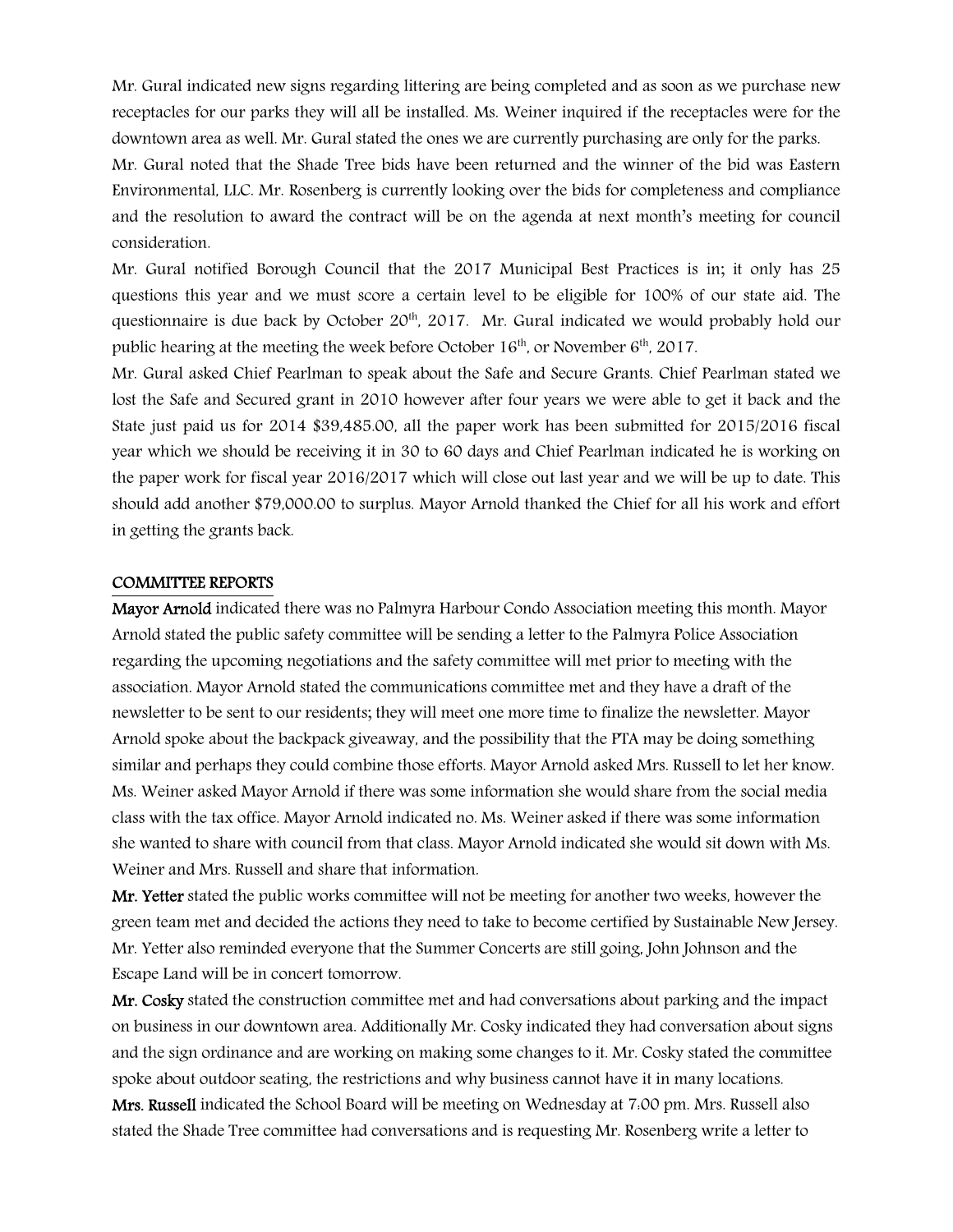PSE & G and Nelson Tree Service regarding the manner in which the trees are being trimmed and the trimming of trees on private property without notification.

Ms. Weiner stated the Business and Community Committee met and spoke about outdoor seating and hopes to bring something to council for consideration soon. Additionally Ms. Weiner indicated the committee had some conversation about zoning regarding what can and cannot be done in specified areas, and is hoping have more information to present at a later date. The committee will be meeting again on this coming Wednesday. The Farmer's Market is still going and we have had many requests to continue into September. Ms. Wiener also stated the Farmer's Market has begun to do various different theme nights like, water balloon night. Ms. Weiner thanked public works for their work and effort in moving tables and chairs from location to location. Ms. Weiner stated the movie license has been renewed and they are considering a film festival at the band shell. Ms. Weiner indicated she would organize it and asked Mr. Cosky if he would be willing to help make it happen. Ms. Weiner indicated she was thinking it would be twice a month for August and September. After some discussion it was decided Ms. Weiner and Mr. Cosky would talk about it and get back to council with what was decided. Ms. Weiner indicated she would like to see more art in our community, however in order to receive grants for the arts, there is a need for an art district. Ms. Weiner stated so as we get ready to revisit the master plan she was hoping that possibly something could be included to create an art district. Ms. Weiner indicated the administration committee has not had a meeting but will be meeting soon.

President Howard indicated the youth and recreation committee met last and spoke about the new coordinator position and enforcing the existing rules and regulations regarding the fields and use of our community center. President Howard inquired about Mr. Fox's report and the changes that had been made to the manner in which we were addressing the lip on the field. Mr. Gural stated that instead of extending the dirt infield we are going to replace it with sod. Because we are replacing the sod we will need extended time off the field to allow for the sod to grow. Mr. Gural stated Steve Falicki from Pal/ Riv AA has been notified about the extended time needed off the fields.

#### PUBLIC COMMENT

Please sign in and state your name and address for the record. Council will give all comments appropriate consideration. Each citizen will be allotted up to five (5) minutes to speak, in order to allow everyone an opportunity to ask questions and express their opinions or concerns. Please direct all comments to the Mayor. Each citizen may only speak once during each public portion.

Mr. Yetter made a motion to open the public portion, Mr. Cosky second the motion.

#### All members present voted in favor of the motion

Mr. Giannone- Delaware Avenue – Mr. Giannone indicated he was the owner of a small property company were they purchase, rehab and resale properties. Mr. Giannone indicated he purchased 452 Delaware Avenue on December 16<sup>th</sup>, 2016 having no knowledge of the Borough's vacant property ordinance. In May when he went to sell the property he was told that was an outstanding vacant registration fee of \$9,500.00. Mr. Giannone indicated that the vacant registration ordinance has a lot of fundamental flaws. Mr. Giannone indicated law suits have been filed over this issue. Mr. Giannone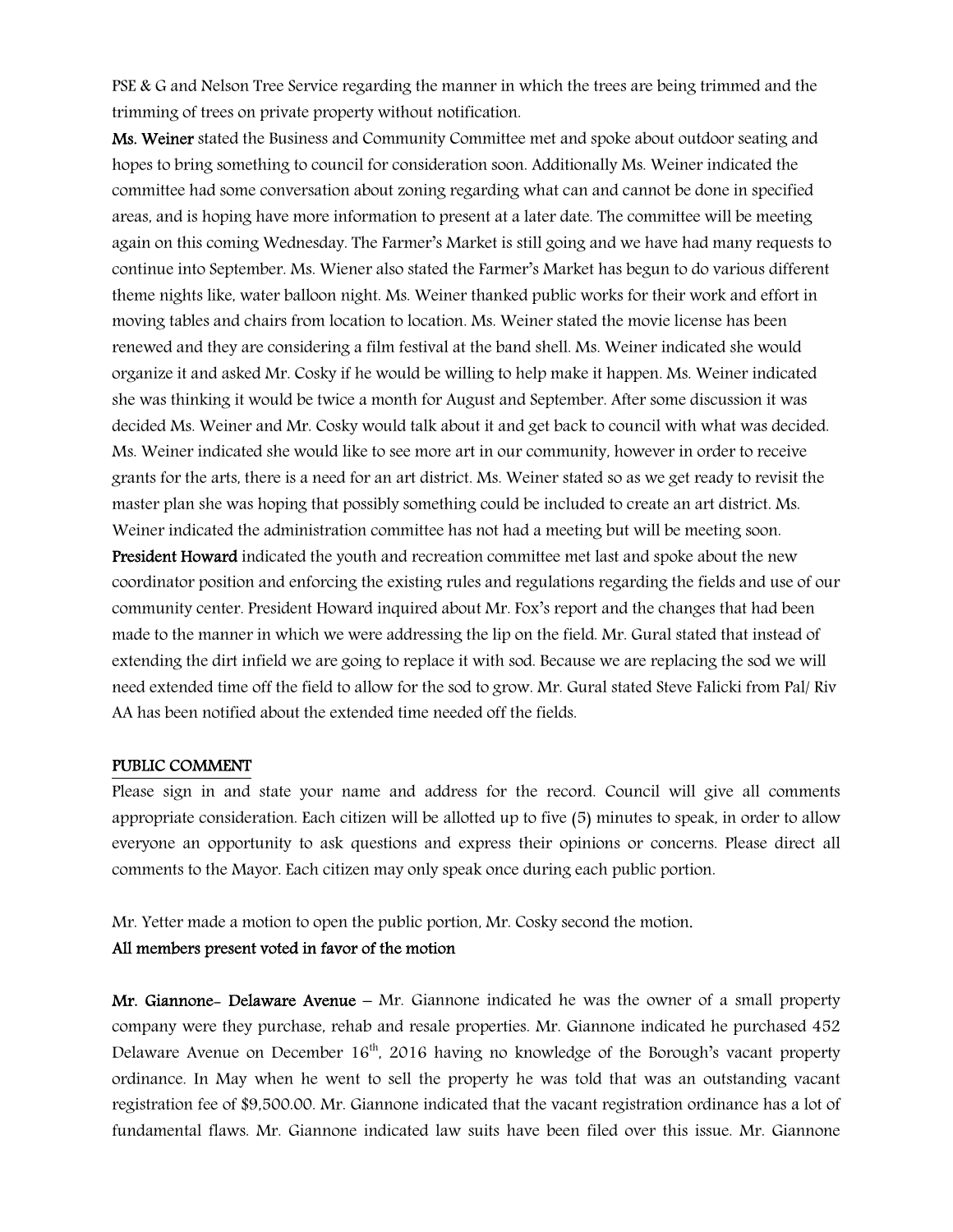indicated perhaps the registrations should begin anew with each new owner. Mr. Giannone indicated his concerns regarding the vacant registrations fees, indicating the fees are not supposed to be punitive just the cost of the town to monitor the property. Mr. Giannone stated that the State of New Jersey never enacted the law to make these lienable items. Mr. Giannone indicated there is not record of these items anywhere, someone has to call and ask if there is an open vacant registration fee due on a property. Mayor Arnold stated we are currently looking at the ordinance as you heard earlier and there is a possibility there could be some changes however currently she could not speak to that. Mayor Arnold stated either she or Mr. Cosky would reach out to him at a later date.

Mr. McElwee- Columbia Avenue- Mr. McElwee stated Borough Council drug their feet on the ladder truck for three months. Mr. McElwee indicated he hoped council doesn't drag the process out regarding salary increases for the Chief and the Lt. of the police department. Mr. McElwee stated the only way to correct the parking problem on Little Broad Street is to get rid of the light rail. The parking spaces are not the problem, the more spaces you put in, the more people using the light rail will use those spaces, they current park on Garfield Avenue, Parry Avenue, Morgan Avenue and Highland Avenue in addition to the spaces on Broad Street. Mr. McElwee also stated that some time ago when they built the War Memorial they had benches with brass plates around the flag pole, the brass plates were gone in two weeks and brass is valued higher now than it was at that time, perhaps for the promenade the engraving is a better idea, as plates will walk. Mr. McElwee inquired, "what happened to the sidewalk ordinance, when did it die". Mr. Gural indicated it is still being enforced when there are complaints received from residents. Mayor Arnold stated it is also enforced when we receive recommendations from the Shade Tree Committee. Mr. McElwee inquired about the Harbour being private property and why we are entertaining a grant for sidewalks in the Harbour. Mr. Gural indicated it is a grant which is not costing the Borough anything to apply, as the Bridge Commission is paying Mr. Gerkens fees, and we should remember these are residents of Palmyra also.

Mr. Casparro- Morgan Avenue – Mr. Casparro stated that the PIA has a meeting scheduled for next Tuesday at 7:30 pm at Central Baptist Church, to discuss what to do to get volunteers from the school to help with the cleanup around town and the parks. Mr. Casparro stated he also sent an email to the governing body indicated they should adopt a resolution supporting the Heritage Trail as a lot of other towns have done, and wanted to know if it was going to be done. Mr. Gural stated the Borough of Palmyra has previously supported the Heritage Trail in Palmyra and our portion of the Trail is completely built out and completed.

Ms. Veitenheimer – Rowland Street – Ms. Veitenheimer asked if the parking meters were being installed in the parking area in front of Borough Hall. Mayor Arnold indicated no, that was just an idea presented in the process of deciding what to do about the parking situation in town. Mayor Arnold stated that if there were parking meters they would probably be in the parking lot behind the businesses on Broad Street, however the discussion is just beginning. Ms. Veitenheimer asked is there something we can do to move these meetings along as they are becoming longer and getting later and later.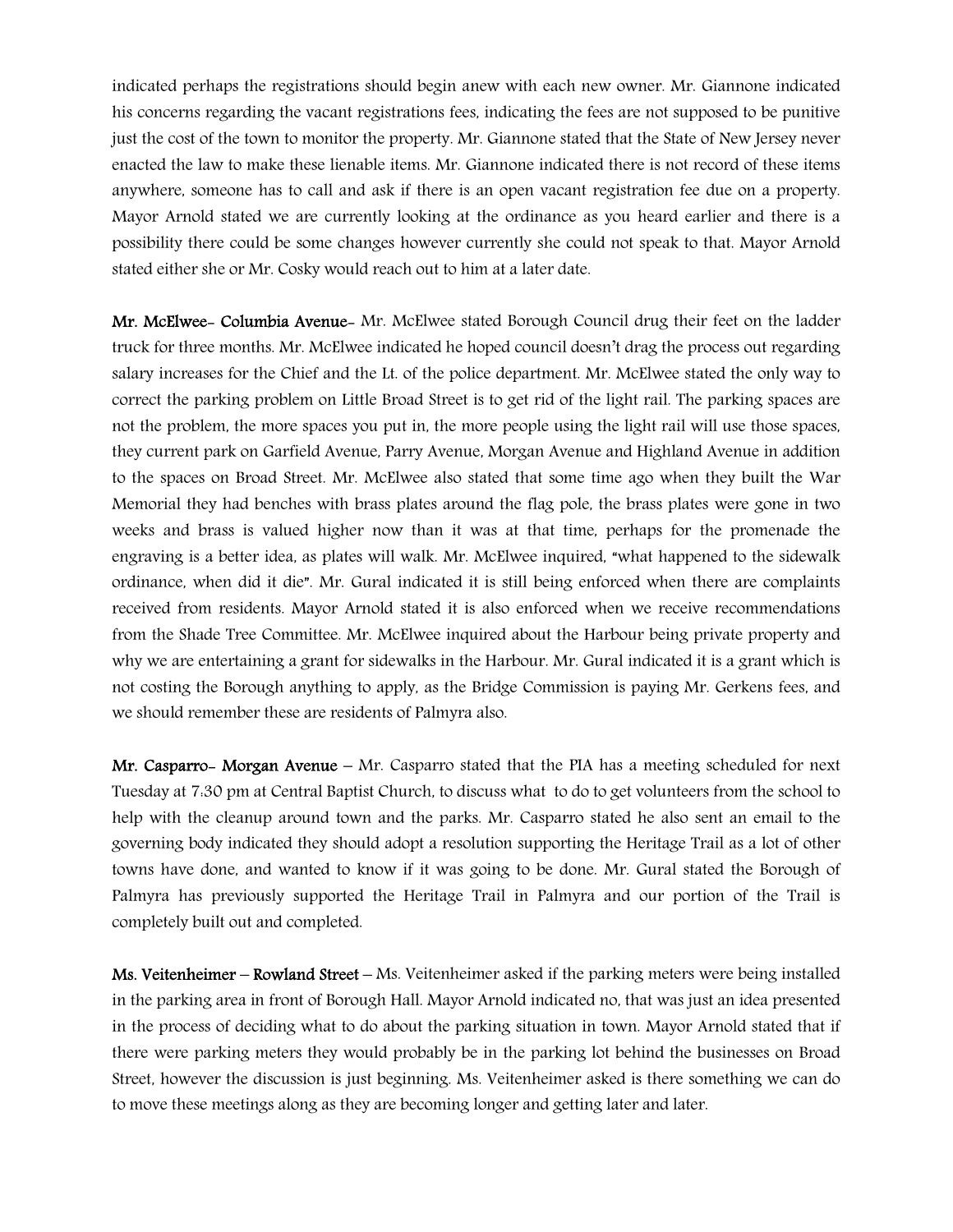No one from the public wishing to be heard, Mrs. Russell made a motion to close the public portion. President Howard seconded the motion.

#### All members present voted in favor of the motion.

#### MAYOR AND COUNCIL COMMENTS

Mayor Arnold thank everyone for coming out, for comments made. Mayor Arnold stated be good neighbors and be kind to one another.

Mr. Cosky thanked everyone for coming out and being patient as there is a lot of information to cover during these meetings.

Mrs. Russell asked everyone to keep supporting the Farmer's Market, and she is enjoying meeting a lot of new people.

Ms. Weiner stated there were too many organizations names for the six benches we have going into the Promenade, so perhaps we could just engrave Palmyra Promenade on the benches. Borough Council agreed.

Mr. Yetter wanted to remind everyone that the Summer Concert Series is still going on. President Howard thanked everyone for coming out.

Resolution 2017-178 Resolution Excluding the Public from Certain Meetings Pursuant To Section 8 of the Open Public Meeting Act C. 231 P. L. 1975.Litigation, Contracts, Negotiations, Personnel

Mr. Yetter made a motion to approve resolution 2017-178. President Howard seconded the motion.

At the call of the roll: AYES: Mr. Cosky, Mrs. Russell, Ms. Weiner, Mr. Yetter, President Howard NAYES: None

#### Council went into CLOSED SESSION at 10:52 pm

Mrs. Russel made a motion to open to the public. Mr. Yetter second the motion. All members present voted in favor of the motion

Council back in session at 11:14 pm

Mrs. Russell made a motion to approve Resolution 2017-179 Resolution to approve a settlement Agreement between the Borough of Palmyra and Fillit Inc. Mr. Cosky seconded the motion.

> At the call of the roll: AYES: Mr. Cosky, Mrs. Russell, Ms. Weiner, Mr. Yetter, President Howard NAYES: None

President Howard made a motion to adjourn the meeting. Mrs. Russell second the motion. All members present voted in favor of the motion